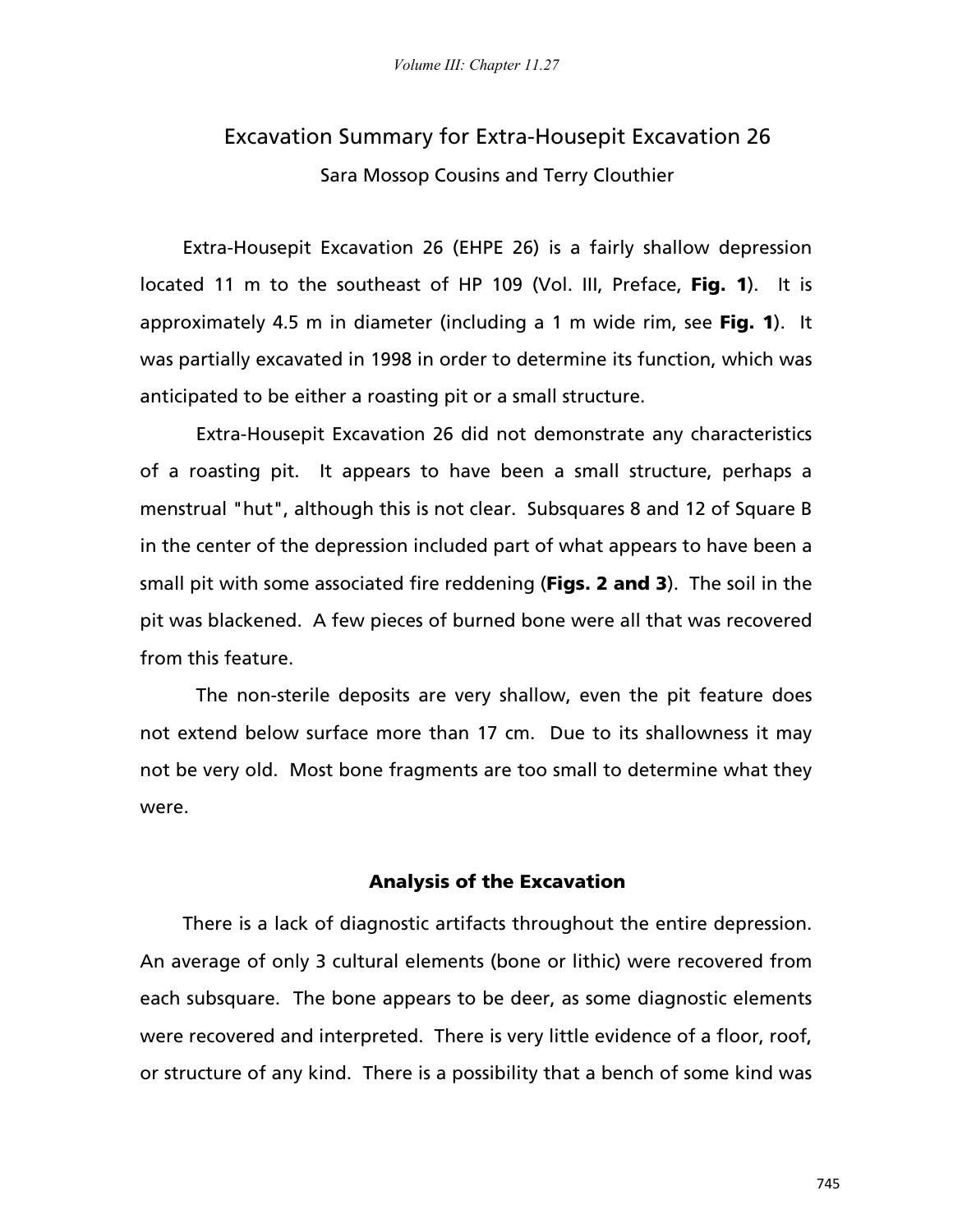situated around the hearth along the eastern side of the depression. This bench does not appear on the south or western side. Fire-cracked rock occurs throughout the first few centimeters of the depression. This FCR does not appear to be completely related to the hearth and it is possible that it may have been thrown out onto the roof or is associated with a possible post-structure camp occupation in the surface stratum (Stratum I). Such a post-structural occupation is indicated by fire-reddening in parts of Stratum I as well as by the occurrence of bone fragments and FCR in this stratum. In addition, practically all of the lithics that have been recovered from this excavation occur within the first five centimeters and are likely to have been deposited after the original depression was abandoned.

## Interpretations Based on the Analysis

A number of possible interpretations are available from the excavations. The first interpretation would be a transitory encampment or an animal-processing place of some kind possibly for smoking meat or tanning. The occurrence of some bone fragments might support this. The next interpretation would be a ceremonial or limited use structure such as a menstrual hut. The apparent lack of lithics would support this; however, the occurrence of bone fragments recovered might contradict this according to ethnographic evidence. On the other hand, most bone fragments occurred in the surface levels (Stratum I) so that there may be an insignificant presence of mammal bones in the floor contexts. The depression may also have been used as a short term living area. It is possible that the depression was a mat lodge. Mat lodges generally have very little structure associated with them. Additionally, as this depression is quite shallow (approximately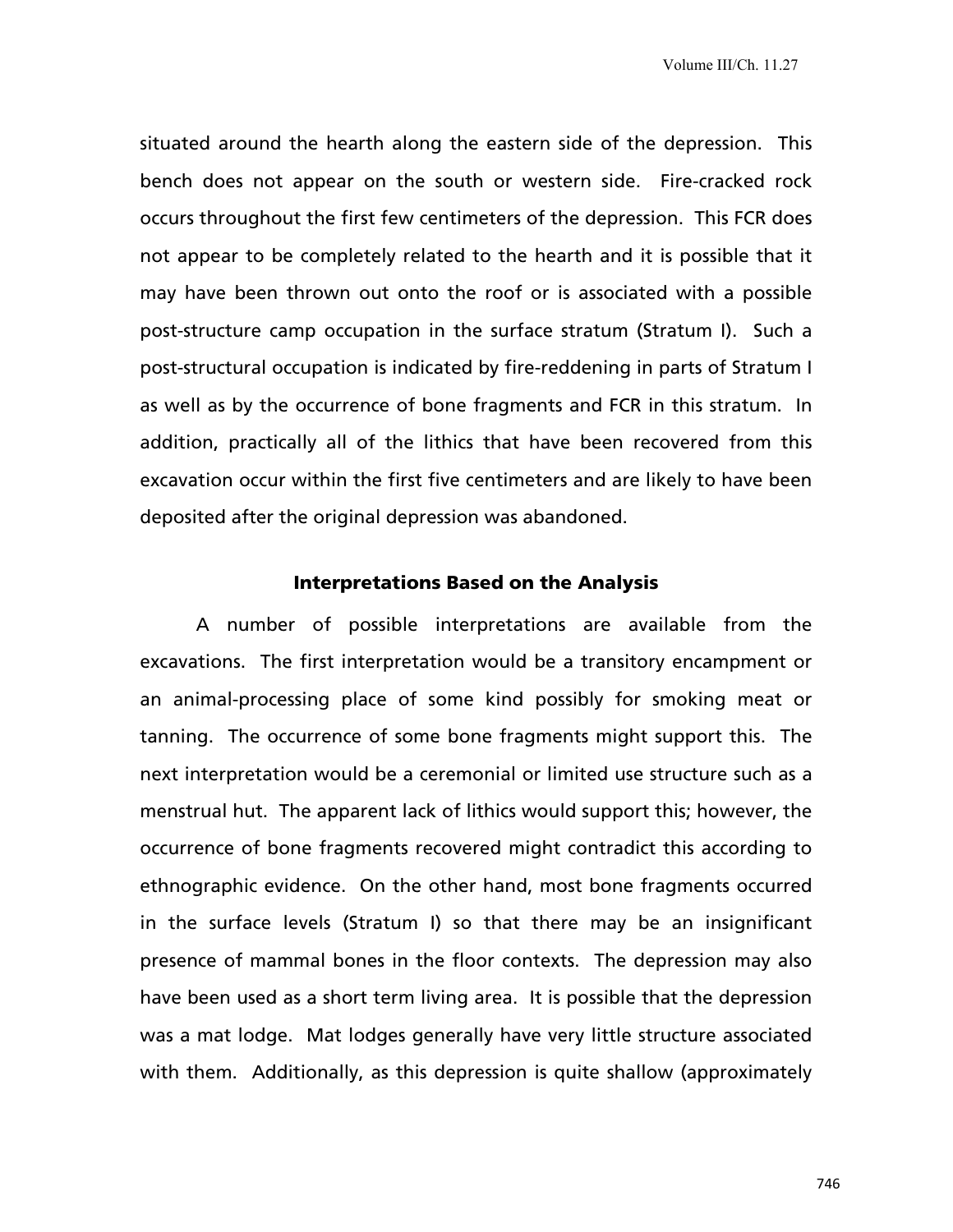30 cm), the only way a person could have lived in this depression would be for most of the structure to be built above ground. This could have been accomplished through the use of mats that would then be taken away when the structure was abandoned leaving little or no evidence for a structure, no roof deposits, and very little evidence for a floor.

## Figures

- Figure 1: Location and excavation units for EHPE 26.
- Figure 2: Floor plan of the excavated areas of EHPE 26.
- Figure 3: Cross-section of stratigraphic units excavated in EHPE 26.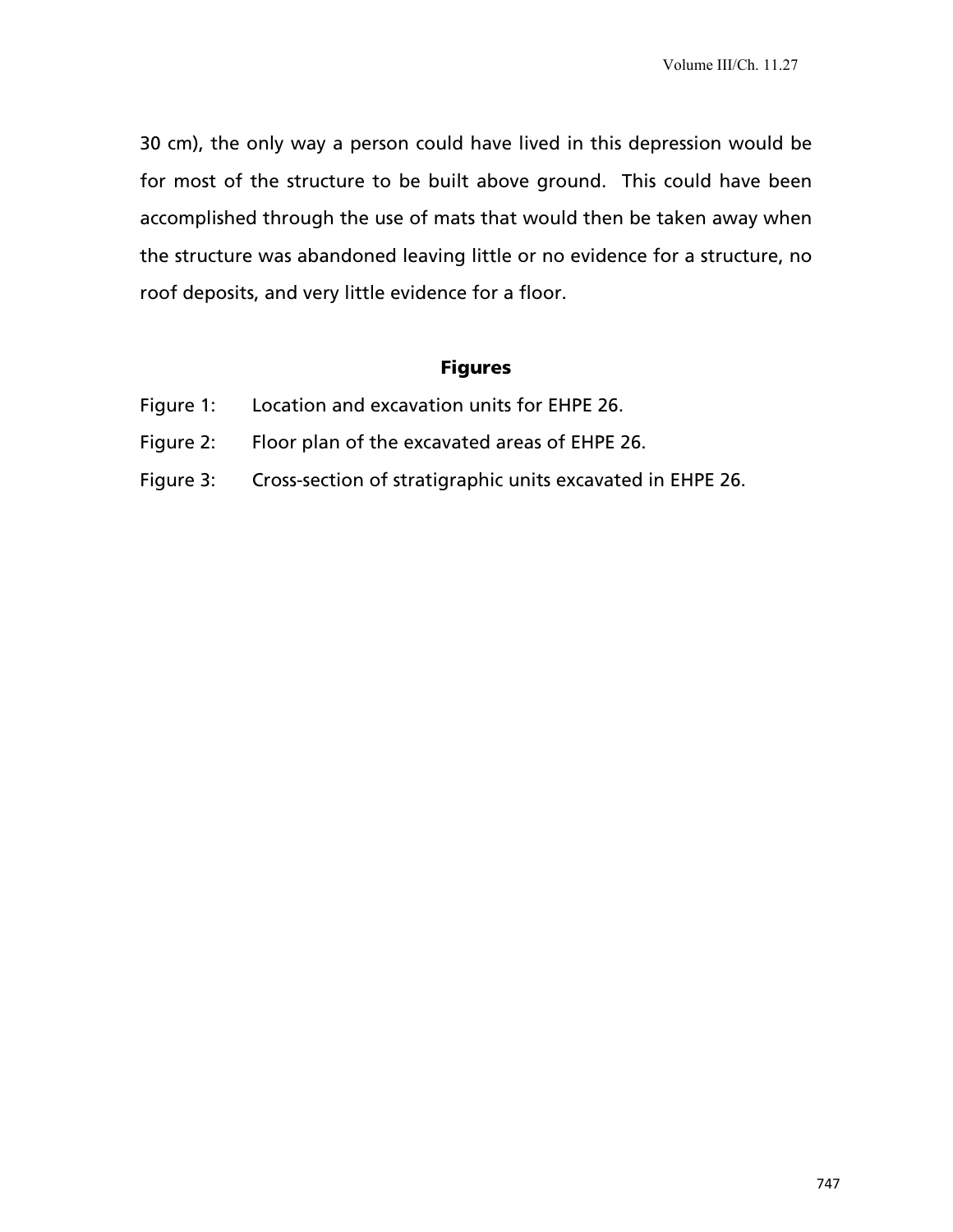**Figure 1. Location and excavation units for EHPE 26.** 

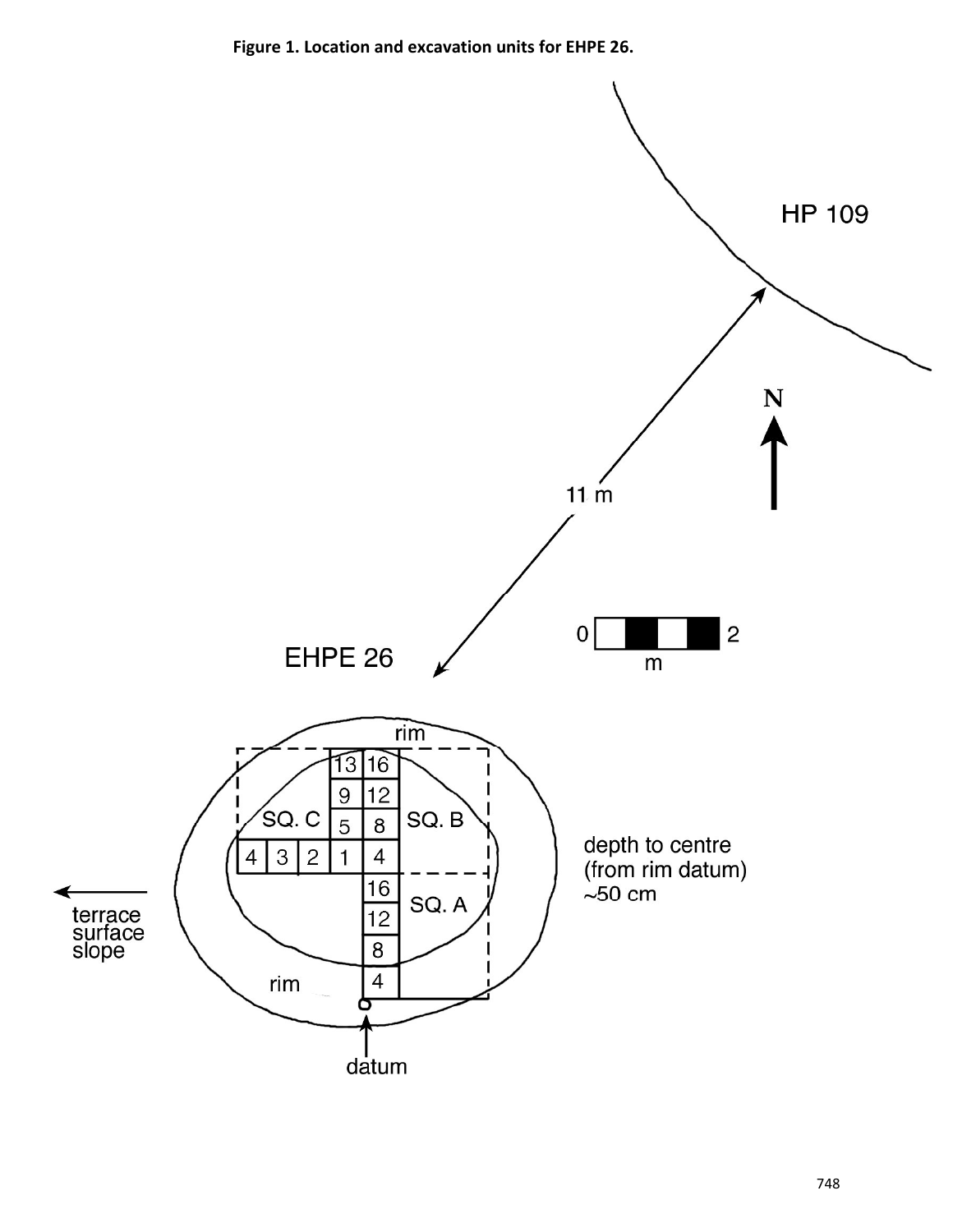**Figure 2: Floor plan of the excavated areas of EHPE 26.**